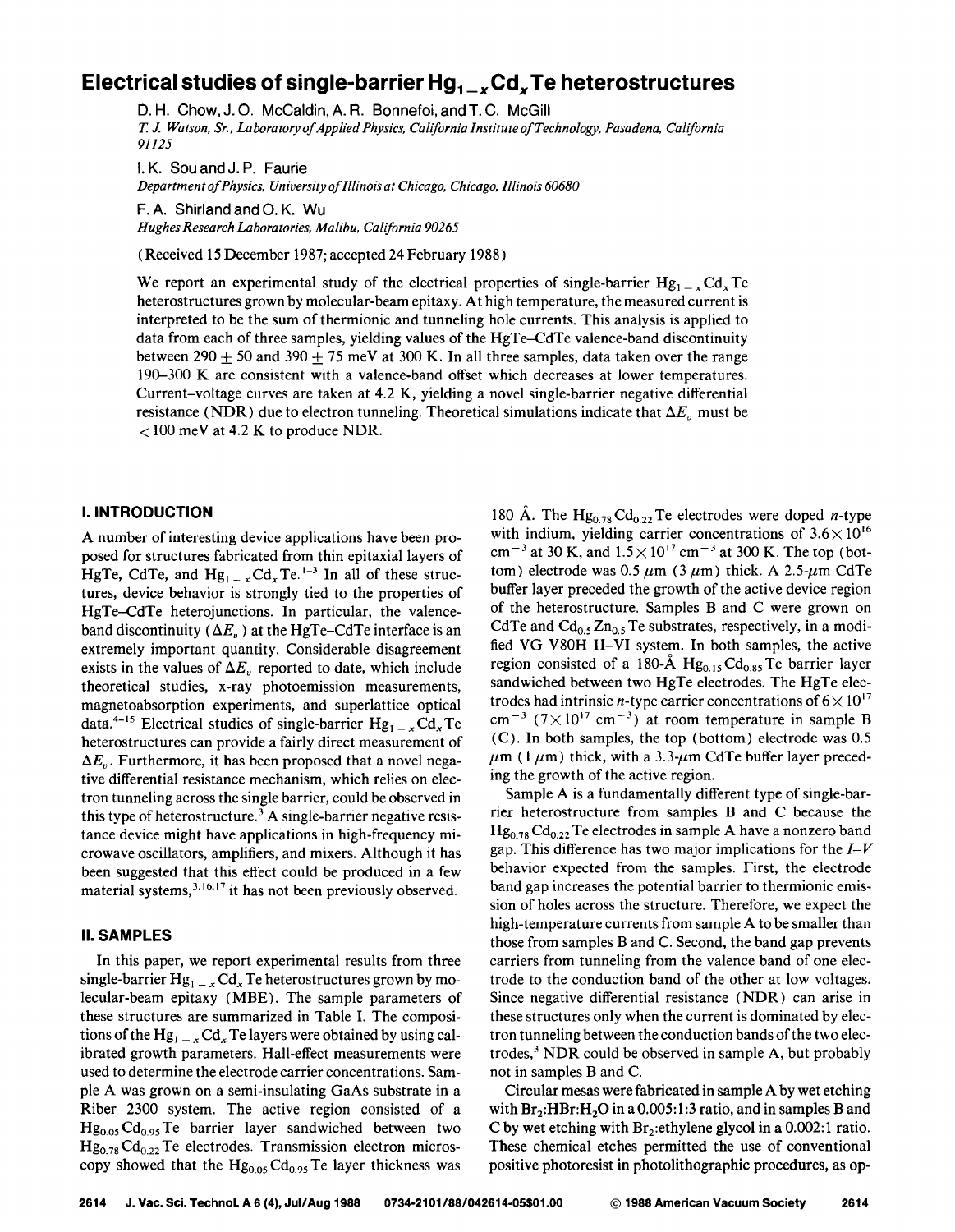TABLE I. Heterostructure parameters.

| Sample          | Substrate            | Buffer layer | Cladding layer<br>composition | Electrode carrier<br>concentration $\text{ (cm}^{-3}\text{)}$ | <b>Barrier</b><br>composition | Barrier<br>thickness $(\AA)$ |
|-----------------|----------------------|--------------|-------------------------------|---------------------------------------------------------------|-------------------------------|------------------------------|
| A               | GaAs                 | CdTe         | $Hg_{0.78}Cd_{0.22}Te$        | $1.5 \times 10^{17}$                                          | $Hg_{0.05}Cd_{0.95}Te$        | 180                          |
| в               | CdTe                 | CdTe         | HgTe                          | $6\times10^{17}$                                              | $Hg_{0.15}Cd_{0.85}Te$        | 180                          |
| $\sqrt{ }$<br>◡ | $Cd_0$ , $Zn_0$ , Te | CdTe         | HgTe                          | $7\times10^{17}$                                              | $Hg_{0,15}Cd_{0.85}Te$        | 180                          |

posed to the more commonly used  $Br_2$ : methanol which attacks most positive resists. The two different etch recipes were used because the HgTe cladding layers in samples B and C were etched nonuniformly by the  $Br_2:HBr:H_2O$  mixture, with material removed in large flakes. However, the  $Br<sub>2</sub>:ethylene glycol recipe left a surface which was compara$ ble in quality to the unetched surface. The circular mesas were created with variable size diameters ranging from 35 to 70  $\mu$ m in sample A, and from 15 to 40  $\mu$ m in samples B and C. In all three samples, Au was used to make Ohmic contacts to both the tops of the mesas and the etched surface, forming a set of isolated two-terminal devices. Contact resistance tests revealed that the combined series resistance of the contacts, cladding layers, and measurement circuitry was several orders of magnitude less than that of the active device region. Measured currents were found to vary linearly with device area in all three samples, indicating the absence of surface leakage currents.

Current-voltage *(I-V)* data were taken from all three samples over the temperature range 190-300 K in a lowtemperature microprobe station. At these temperatures, the observed current is attributed to the sum of two transport mechanisms: (i) thermionic emission of holes across the barrier layer, and (ii) holes tunneling across a "triangularshaped" barrier. In addition, *I-V* measurements were made at 4.2 K in sample A to observe electron tunneling effects. Electrical contacts for these low-temperature measurements were made by attaching thin (20- $\mu$ m) Au wires to the devices with a conductive epoxy which could be cured at room temperature. This bonding technique was both tedious and time consuming, and resulted in bonds which were not particularly resilient at low temperatures. For some devices, data could not be obtained because the epoxy bonds developed large contact resistances as the sample was cooled. Consequently, only a few devices were studied at 4.2 K.

## **Ill. BAND OFFSET MEASUREMENT**

A simple theoretical treatment, similar to the Bethe model for Schottky barriers, <sup>18</sup> has been employed to calculate thermionic and tunneling hole current densities across a single barrier as a function of applied voltage.<sup>19</sup> The portion due to thermionic emission,  $J_{therm}$  can be written

$$
J_{\text{therm}} = A * T^2 \exp\left(\frac{-\phi + cqV}{kT}\right) \left[1 - \exp\left(\frac{-qV}{kT}\right)\right],
$$
\n(1)

where  $A^*$  is the modified Richardson constant,  $\phi$  is the potential barrier height, *q* is the hole charge, and *c* is the fraction of the total applied voltage which drops across the positively biased electrode. For these heterostructures,  $A^*$  is 120  $(m_h^*)$  in A/cm<sup>2</sup> K<sup>2</sup>, where  $m_h^*$  is the unitless hole mass. The contributions from the light and heavy hole bands are summed to give the total current from this mechanism in sample A. In samples Band C, only the heavy holes contribute to the current significantly, because the light hole band is split off in HgTe. The factor *c* has been calculated by solving Poisson's equation self-consistently via the method of Bonnefoi *et a/.* 20 This method makes the reasonable assumption that the quasi-Fermi level is constant within each electrode. The value of *c* generally is in the range 0.1-0.4 for the heterostructures studied here, as compared to the case of a Schottky barrier, where  $c = 1$ .

For sample A, the potential barrier height  $\phi$  in Eq. (1) can be written

$$
\phi_{A} = E_f + E_g^{x=0.22} + (E_v^{x=0.22} - E_v^{x=0.95}), \qquad (2)
$$

where  $E_f$  is the Fermi energy relative to the conductionband minimum in the electrodes,  $E_{g}^{x} = 0.22$  is the energy gap in the electrodes, and the quantity  $(E_n^{x=0.22} - E_n^{x=0.95})$  is the valence-band offset at the  $Hg_{0.78}Cd_{0.22}Te Hg_{0.05}Cd_{0.95}$  Te interface. This situation is depicted schematically in Fig. 1 of Ref. 19. As discussed previously,  $\phi$  is reduced in samples Band C due to the zero band gap HgTe electrodes:

$$
\phi_{\rm B,C} = E_f + (E_v^{x=0} - E_v^{x=0.85}), \qquad (3)
$$

where the quantity  $(E_v^{x=0} - E_v^{x=0.85})$  is the valence-band discontinuity at the HgTe-Hg<sub>0.15</sub> Cd<sub>0.85</sub> Te interface. It should be noted that the reduction in barrier height due to the HgTe cladding layers is partially compensated for by the larger composition difference between the barrier and the electrodes.

For applied voltages of  $\sim$  50 mV and higher, hole tunneling across the triangular-shaped CdTe barrier makes a contribution to the total current through the heterostructure. This transport mechanism can be treated theoretically in a manner which is analogous to the model for the thermionic hole current. The resulting expression for the hole tunneling current density  $J_{\text{htun}}$  differs from that for  $J_{\text{therm}}$  by an integral term which replaces the contribution to  $\phi$  from the valence-band offset. For sample A, we obtain

$$
J_{\text{htun}} = A^*T^2 \exp\left(\frac{-E_f - E_g^{x=0.22} + cqV}{kT}\right) \left[1 - \exp\left(\frac{-qV}{kT}\right)\right] \int_0^{u_{\Lambda}} (t^*t) u \exp\left(\frac{-u^2}{2}\right) du \,. \tag{4}
$$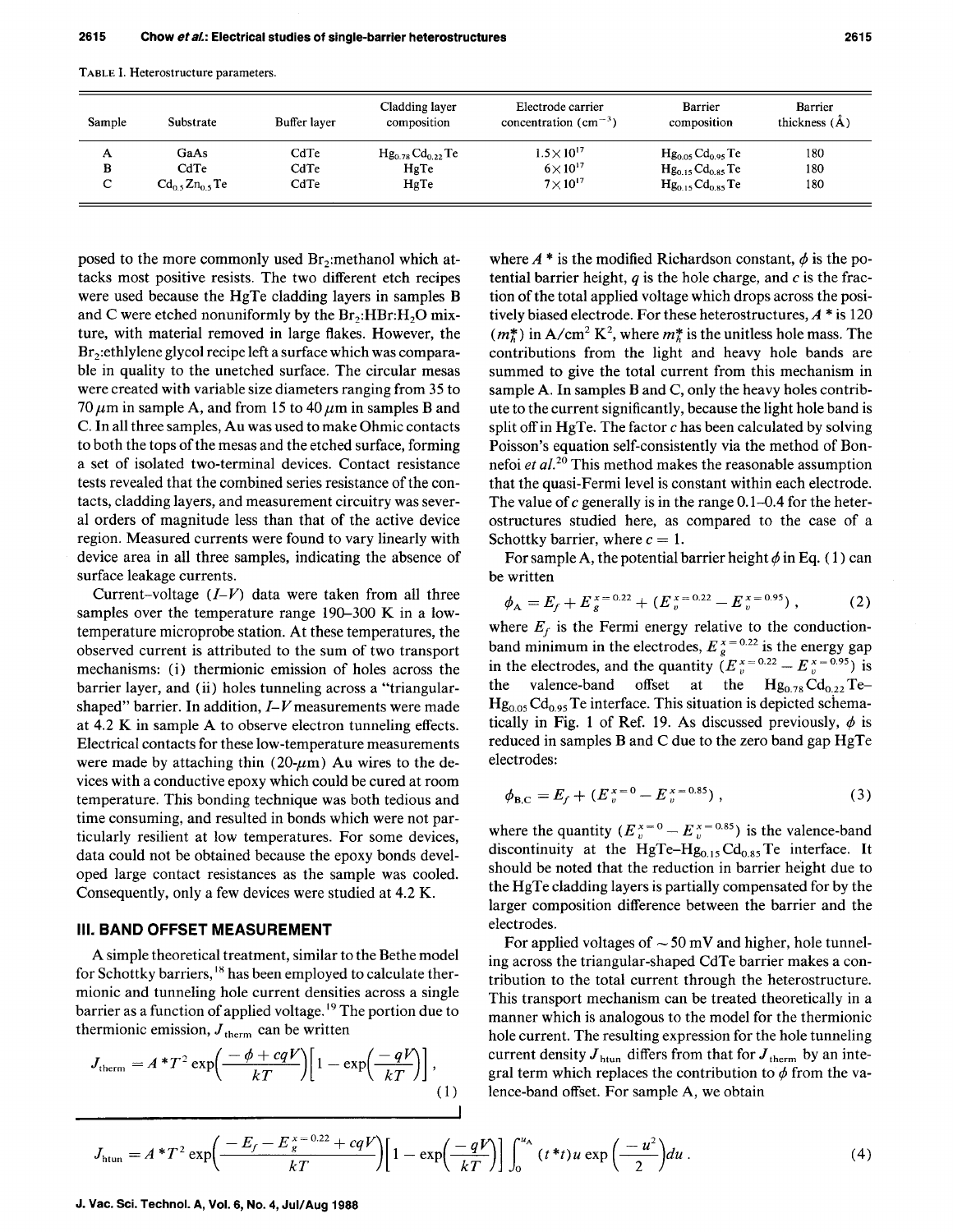In this expression,

$$
u^2/2 = m_h^* v_l^2 / kT, \t\t(5)
$$

where  $v_i$  is the group velocity of the holes in the growth direction,  $u_A = [2(E_v^{x=0.22} - E_v^{x=0.95})/kT]^{1/2}$ , and  $t * t$  is the transmission coefficient for holes tunneling through the CdTe barrier. Similarly, for samples Band C,

$$
J_{\text{htun}} = A * T^2 \exp\left(\frac{-E_f + cqV}{kT}\right) \left[1 - \exp\left(\frac{-qV}{kT}\right)\right]
$$

$$
\times \int_0^{u_{\text{B,C}}} (t * t) u \exp\left(\frac{-u^2}{2}\right) du , \qquad (6)
$$

where  $u_{B,C} = [2(E_v^{x=0} - E_v^{x=0.85})/kT]^{1/2}$ . In this study, we have calculated *t \*t* via the Wentzel-Kramers-Brillouin (WKB) method. A two band  $k \cdot p$  theory formula<sup>25</sup> was used to find imaginary light hole wave vectors in the CdTe barrier, while imaginary heavy hole wave vectors were determined from the simple "one-band" formula.

Figure 1 contains an experimental current density-voltage  $(J-V)$  curve, taken from sample A at 300 K. Also plotted is the J-*V* curve generated by the theoretical model discussed above for a barrier height  $\phi_A = 514$  meV. This value of  $\phi_A$  was chosen by requiring the theoretical and experimental current densities to be equal at 50 mV, and was the only adjustable parameter used. Selecting a different value of the applied bias results in changes in  $\phi_A$  of  $\lt 10$  meV over the voltage range depicted in Fig. 1. By using the carrier concentration at 300 K,  $E_f$  can be estimated to be 44  $\pm$  10 meV above the conduction-band edge in the  ${ {\rm Hg_{0.78}~Cd_{0.22}T} e}$ electrodes. The value of  $E_{g}^{x=0.22}$  is taken here to be 185  $\pm$  20 meV at  $300 \text{ K.}^{21}$  In addition, the uncertainty of the cladding layer compositions is estimated to produce an uncertainty of

~15 meV in  $E_g^{x=0.22}$ . Equation (2) then gives  $(E_{v}^{x = 0.22} - E_{v}^{x = 0.95}) = 285 \pm 55$  meV. A linear extrapolation of this expression to a pure HgTe-CdTe heterojunction yields  $\Delta E_n = 390 \pm 75$  meV.

As discussed previously, samples Band Care expected to yield higher current densities than sample A. Furthermore, the higher electron densities in the pure HgTe electrodes result in less of the applied voltage being dropped there, i.e., the factor  $c$  in Eq.  $(1)$  is smaller in samples B and C. Thus, the current density varies more slowly with voltage in these samples. Figure 2 contains an experimental J- *V* curve taken from sample Cat 300 K. Also plotted is the theoretical curve generated for a barrier height  $\phi_C = 332$  meV, which was selected in the same manner as for sample A. As expected, Fig. 2 displays larger current densities than Fig. 1, and shows a weaker voltage dependence.  $E_f$  is estimated to be 75  $\pm$  30 meV for the HgTe cladding layers at 300 K. Equation (3) then gives  $(E_v^{x=0} - E_v^{x=0.85}) = 257 \pm 40$  meV. Linear extrapolation of this expression to a pure HgTe-CdTe heterojunction yields  $\Delta E_v = 300 \pm 50$  meV. A similar analysis of 300 K data from sample B obtains  $\Delta E_v = 290 \pm 50$  meV.

Figure 3 contains the measured current density from each of the three samples as a function of temperature  $T$  over the range 190-300 K. The data were taken for an applied bias of 50 mV and are displayed in the standard  $\log(J/T^2)$  vs  $1/kT$ format, where *k* is the Boltzmann constant. As discussed previously, the current density in sample A is considerably less than in the other two samples at all temperatures. In addition, samples B and C yield currents with nearly a  $T^2$ temperature dependence, while sample A varies more strongly with temperature. These results can be shown to be consistent with a valence-band discontinuity which decreases nearly linearly as the temperature decreases. In Eq.



FIG. 1. Experimental  $J-V$  curve (--) taken from sample A at 300 K. Also plotted is a theoretical curve calculated for a HgTe-CdTe valence-band offset of 390 meV  $(--1)$ .  $\Delta E_v$  is the only adjustable parameter used to generate the theoretical curve.



FIG. 2. Experimental  $J-V$  curve (-) taken from sample C at 300 K. Also plotted is a theoretical curve calculated for a HgTe-CdTe valence-band offset of 300 meV  $(- - -)$ .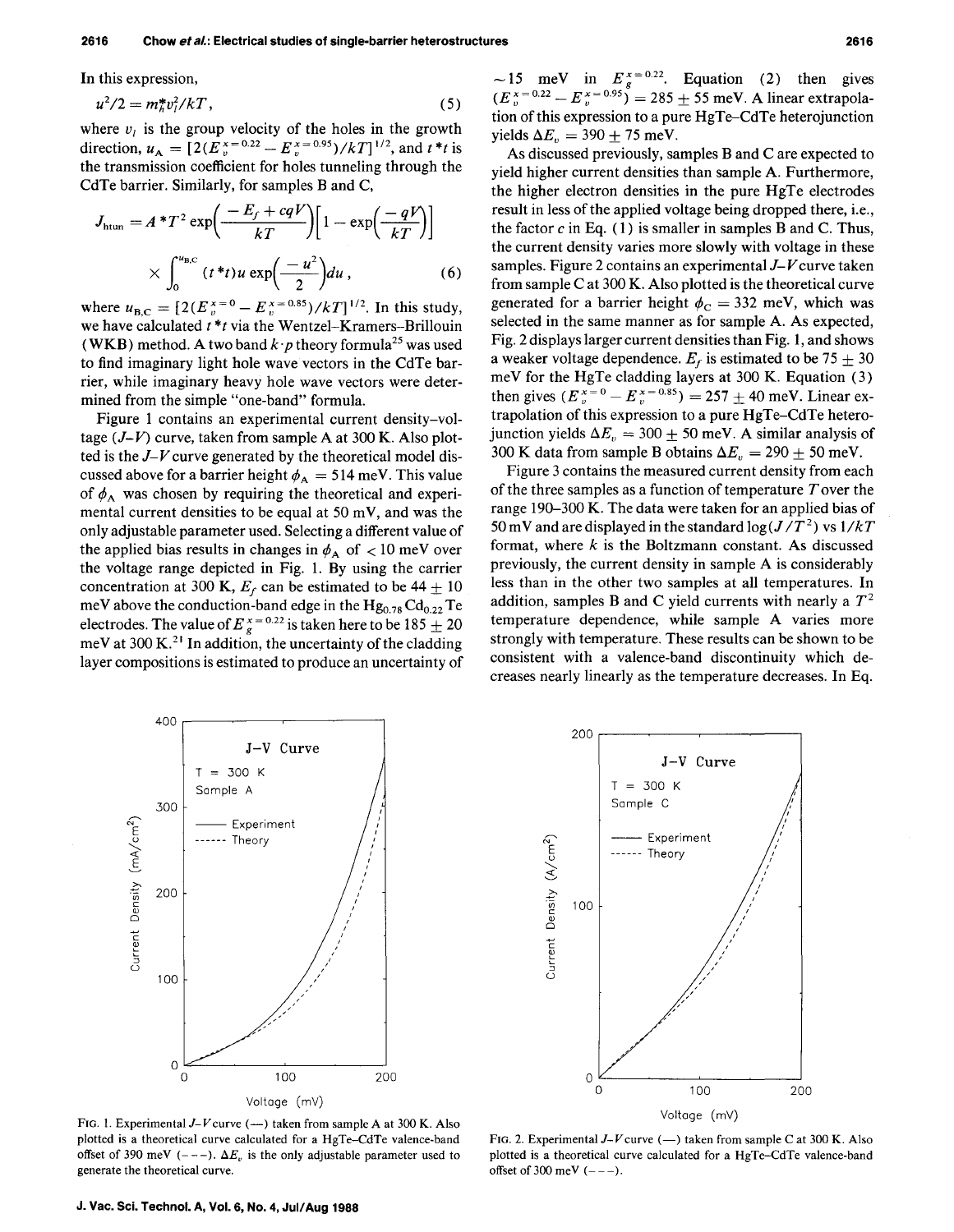

FIG. 3. Measured current density from samples A, B, and C as a function of temperature, plotted in a  $\log(J/T^2)$  vs  $1/kT$  format. The data from all three samples are consistent with a valence-band discontinuity which decreases linearly as the temperature decreases.

(3),  $E_f$  behaves roughly as (const $\times T$ ) due to the nearly intrinsic HgTe cladding layers. Thus, if  $(E_v^{x=0} - E_v^{x=0.85})$ also goes as (const $\times T$ ),  $\phi_{B,C}$  will be of this form, and the current density in Eq. (1) will have a  $T^2$  dependence only. On the other hand, Eq. (2) has an extra term,  $E_{g}^{x=0.22}$ , which has a temperature independent part $2<sup>1</sup>$ :

$$
E_{g}^{x=0.22}(\text{meV}) = 100 + 0.284 \times T.
$$
 (7)

In addition, the Fermi level in sample A is not due to intrinsic carriers, and will therefore have a temperature independent part over the range of interest here. This can be estimated to be 25 meV from the carrier densities given previously. Therefore, we suggest that  $\phi_A$  behaves like 125 meV  $+$  const  $\times T$ . This behavior would give a current density in Eq. ( 1) which depends on temperature as  $[T^2 \times \exp(-125/kT)]$ . The line in Fig. 3 has a slope of  $-120$  meV, in reasonably good agreement with this hypothesis. It should be noted that an unknown transport mechanism may be contributing to the observed currents. This could lead to false determinations of the band offsets. However, the fact that the experimental  $J-V$  behavior is very close to that predicted by the theoretical model used here supports the assertion that the observed current is due solely to thermionic and tunneling hole currents.

## IV. **NEGATIVE DIFFERENTIAL RESISTANCE**

At  $T = 4.2$  K, both the thermionic and tunneling hole transport mechanisms are suppressed. Thus, electron tunneling effects can be observed at this temperature. A calculated band diagram for the heterostructure is displayed in Fig. 1 of Ref. 22. The proposed NDR mechanism is discussed in detail in Ref. 3. The two major theoretical criteria for a single-barrier heterostructure to display NDR are (i) electron tunneling (conduction band) must dominate the current, and (ii) the tunneling electrons must lie closer in energy to the valence-band edge in the barrier material than to the conduction-band edge. Calculations indicate that if  $\Delta E_v$  is small ( < 100 meV), sample A satisfies these conditions adequately. Figure 4 is an experimental *I-V* curve, taken from a  $37$ - $\mu$ m-diam device on sample A. The curve displays NDR with a peak current density of 0.51 mA/cm<sup>2</sup> and a peak-to-valley current ratio of 2:1. These results are in reasonable agreement with theoretical simulations which incorporate band bending effects.<sup>20</sup> However, the voltage range over which NDR is displayed is roughly 50 mV higher than that predicted by the theoretical model. NDR was obtained from the device in both bias directions. Other devices tested at 4.2 K gave a variety of results. One device showed NDR in one bias direction only, with a peak-to-valley current ratio of 1.4:1. This device also displayed an inflection  $(d^2I/dV^2)$  changed from positive to negative) in the other bias direction. Two other devices showed inflections in both bias directions, but did not have NDR. Finally, three devices did not display any inflections or NDR. In contrast to these results, room-temperature *I-V* behavior was fairly uniform.<sup>19</sup> It is possible that the electron tunneling currents are far more sensitive to sample nonuniformities than the hightemperature hole mechanisms. Another possible cause of the variations in the  $I-V$  behavior of different devices is the poor resiliency of the conductive epoxy bonds at low temperatures. The observation of NDR implies that the valenceband discontinuity at 4.2 K is much smaller than the roomtemperature value.

#### **V.SUMMARY**

We have reported an electrical investigation of single-barrier Hg<sub>1 – *x*</sub> Cd<sub>*x*</sub> Te heterostructures grown by MBE. Inter-



FIG. 4. Experimental  $I-V$  curve, taken from sample A at 4.2 K. The curve displays NDR over the voltage range 110-140 mY, with a peak-to-valley current ratio of 2:1.